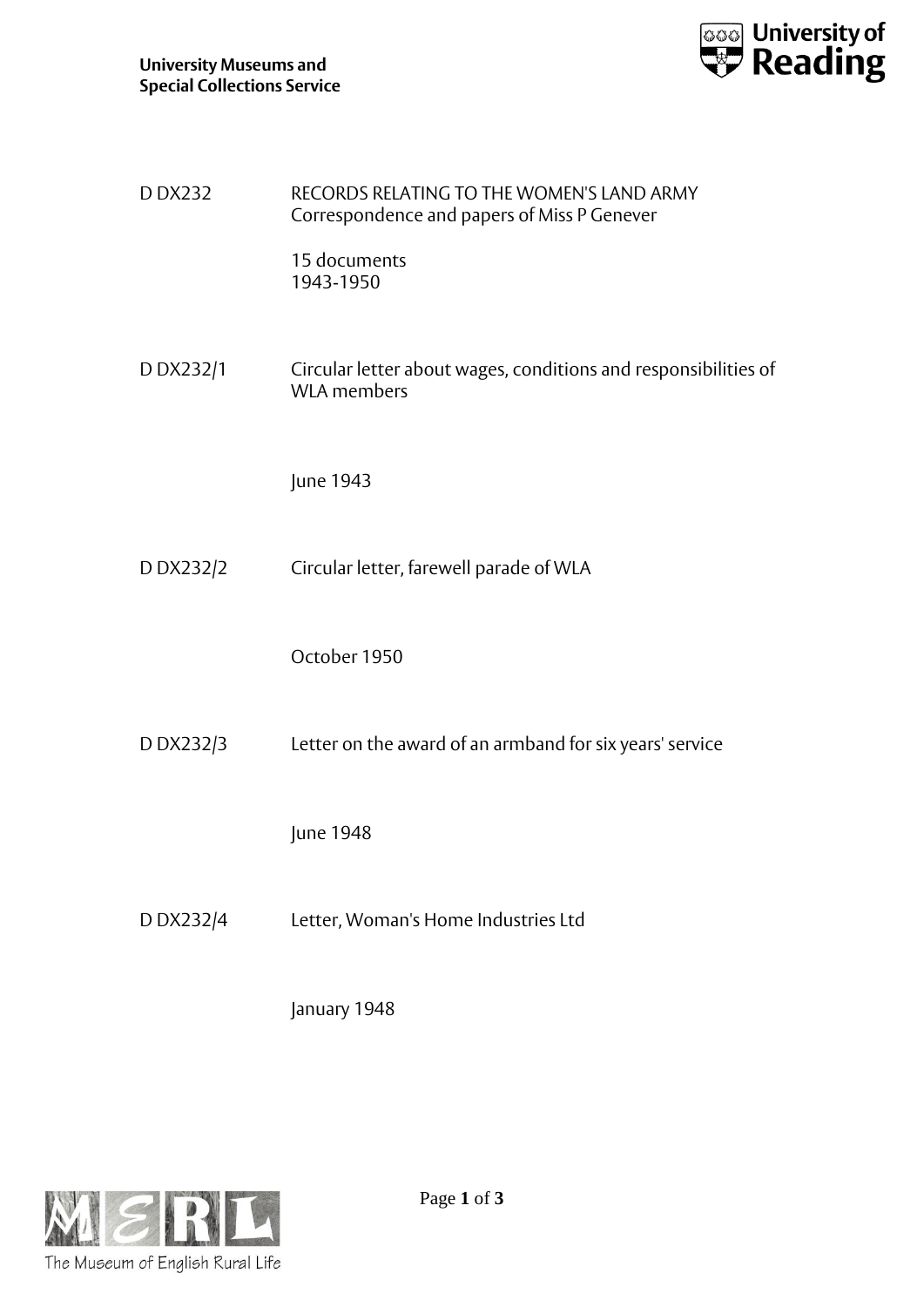

| D DX232/5  | Letter about wages<br>In original envelope                           |
|------------|----------------------------------------------------------------------|
|            | November 1950                                                        |
| D DX232/6  | Letter on the disbandment of WLA                                     |
|            | November 1950                                                        |
| D DX232/7  | Letter and receipts from WLA Benevolent Fund<br>In original envelope |
|            | <b>July 1943</b>                                                     |
| D DX232/8  | Leaflet, Woman's Land Army Club                                      |
| D DX232/9  | Membership card, WLA Benevolent Fund                                 |
| D DX232/10 | Release certificate                                                  |
|            | 30 November 1950                                                     |
| DDX232/11  | Royal message from HM the Queen, on discharge from the<br><b>WLA</b> |

November 1950



Page **2** of **3**